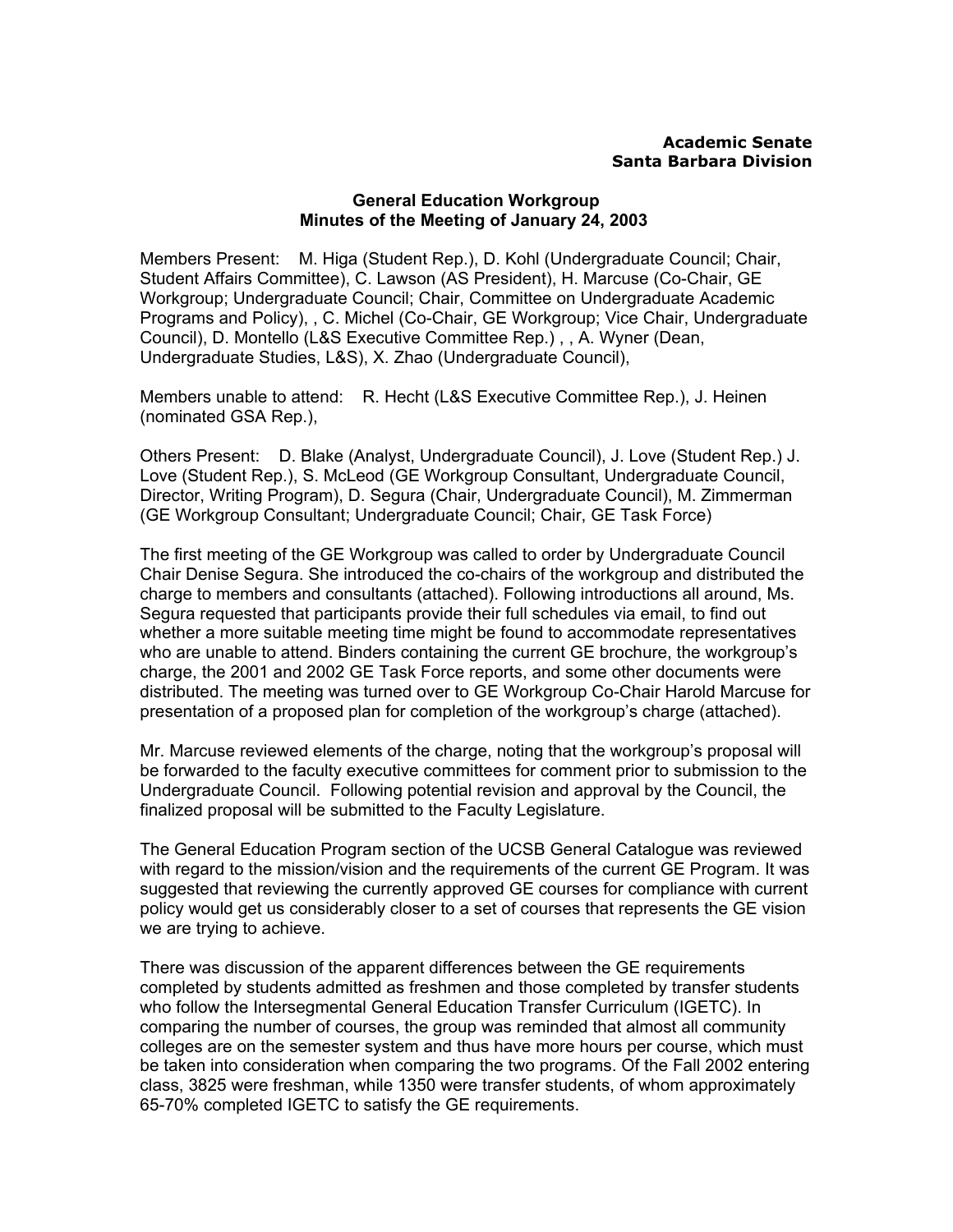The group reviewed a side-by-side comparison of the components of the current GE Program and the program proposed by the GE Task Force. The workgroup was made aware of the problems faced by the former General Education Committee in making course approval decisions, based on the descriptions of the criteria for the various discipline areas.

Mr. Marcuse presented the following list of seven major problems associated with the current GE Program, which have been studied in the course of previous revision deliberations.

- 1. Number of approved courses on list: too many, selection opaque, unmanageable
- 2. Suitability of courses on list: should target non-majors and be accessible to all
- 3. Existing category descriptions not adequate; no explicit place for interdisciplinary courses or comparative courses
- 4. GE program does NOT apply to all students (BA, BS, BM, BFA, colleges)
- 5. Some departments cannot offer sufficient courses to non-majors
- 6. Chancellor's charge: investigate possibility of expanding the ethnicity requirement
- 7. Preparation in writing not adequate; inadequate definition of special requirement writing courses [1800 words in no more than 3 assignments]

With regard to the list of courses being "unmanageable," it was suggested that the term be changed to "unmanaged." It was acknowledged that an effective operational structure has not been in place to properly manage the proliferation of courses or monitor whether all the approved courses are appropriate to remain on the list. The previous Senate committee structure did not adequately support the needs of the GE Program. The new Committee on Undergraduate Academic Programs and Policy does not have the capacity to manage the workload that such monitoring would entail.

It was noted that GE courses offered by some departments have prerequisites that make them unsuitable as GE courses. In discussing resource issues related to availability of courses, it was acknowledged that departmental standards regarding teaching workload are a more significant measure of impact than faculty/student ratio. There was a question as to how we should communicate with departments in order to facilitate effective discussion of these topics. Representatives of BS-granting departments and the College of Engineering will need to be part of our discussion on total number of units to be included in the program *(action item)*.

It was suggested that a possible expansion of the ethnicity requirement to two courses might include one course that must be US oriented and one that could also include international comparisons. There was fairly strong sentiment that a rethinking of the content of the current Area E is needed, and that the use of more globally oriented language might be better aligned with UCSB's status as a world-class university. It was suggested that it seems time to take a leading role with a "signature" GE program that embodies the unique features of our school.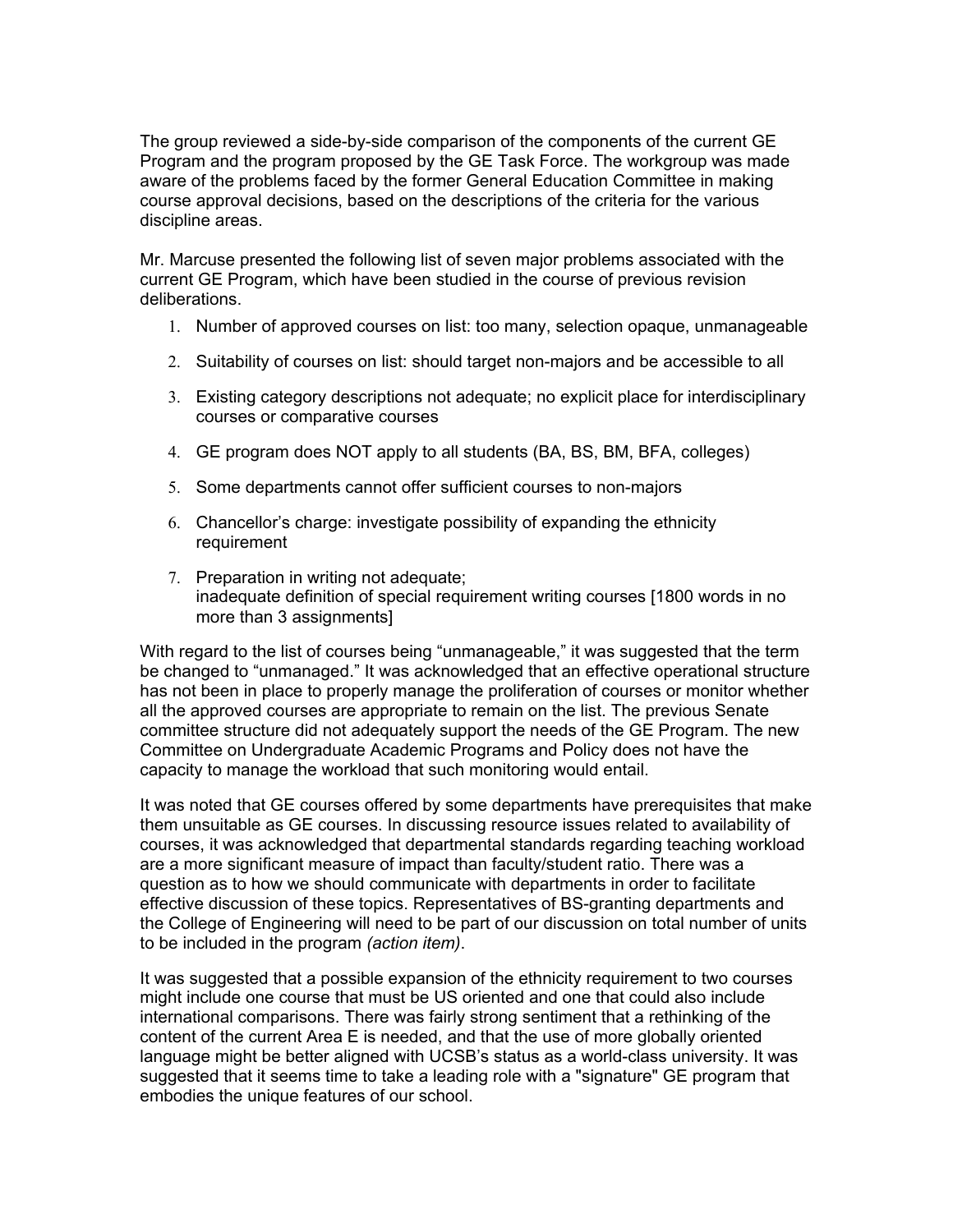Concern was expressed regarding inability to monitor quantity and quality in courses approved for GE writing credit, due to instructor turnover and constantly changing syllabi. UCOP is considering the establishment of a UC-wide standard. This is only in the beginning stages and not immanent, and should not affect our deliberations. The possibility of an "exit exam" and alternatively a junior year "diagnostic exam" were discussed.

Mr. Marcuse presented the following list of recommendations from the GE Task Force report:.

Reduce the total number of required courses so that BS, BM, BFA & colleges can/will join

- Create a position of "faculty director of GE" who will facilitate and coordinate creation of courses, monitor availability, etc.
- Introduce new disciplinary descriptions of core areas C-G
- Remove "Western Civ;" leave ethnicity at one
- Integrate writing requirement into core, specify new content

It was agreed that we need to collect updated information on the requirements of other GE Programs and how they are managed, particularly within UC *(action item)*.

There was considerable discussion regarding the prospect of appointing a "faculty director" who would be charged with administering the GE Program. Although it is considered to be quite relevant to the potential success of the GE Program, this issue might best be proposed separately from the GE Program proposal, so as not to compromise acceptance of and ability to legislate the proposed program. The appropriate administrative process for proposing a position of this type should be researched simultaneously with drafting a GE proposal *(action item).* However, the position could be established after a revised GE program is legislated. Discussion of this topic will be folded into a broader discussion of issues of implementation and management at the end of the work group's overall agenda.

A model was suggested for implementation of a revised program wherein each incoming freshman class has the requirements in place when it enters as a kind of contract, and thus has a right to complete that GE program. Thus the current program would persist in some form until the last person who comes in under the current program has graduated or left. This poses the question of whether there should be a "transition phase" of several years when students could choose between programs. It was stated that, from an administrative standpoint, it would be better to announce the new system, take one year to implement it, and then declare the new system binding for all incoming students from then on. Regardless of whether or how the GE Program is revised, the senate could decree a "sunset provision," according to which ALL courses currently on the GE list must be resubmitted and reapproved, or they would be removed by a specified date. Of course it would be expedient to review the resubmitted courses under the reformed program.

It was agreed that the next meeting will be devoted to determining a "cookbook" list of criteria for core courses in the overall GE Program. Some criteria proposed by the GE